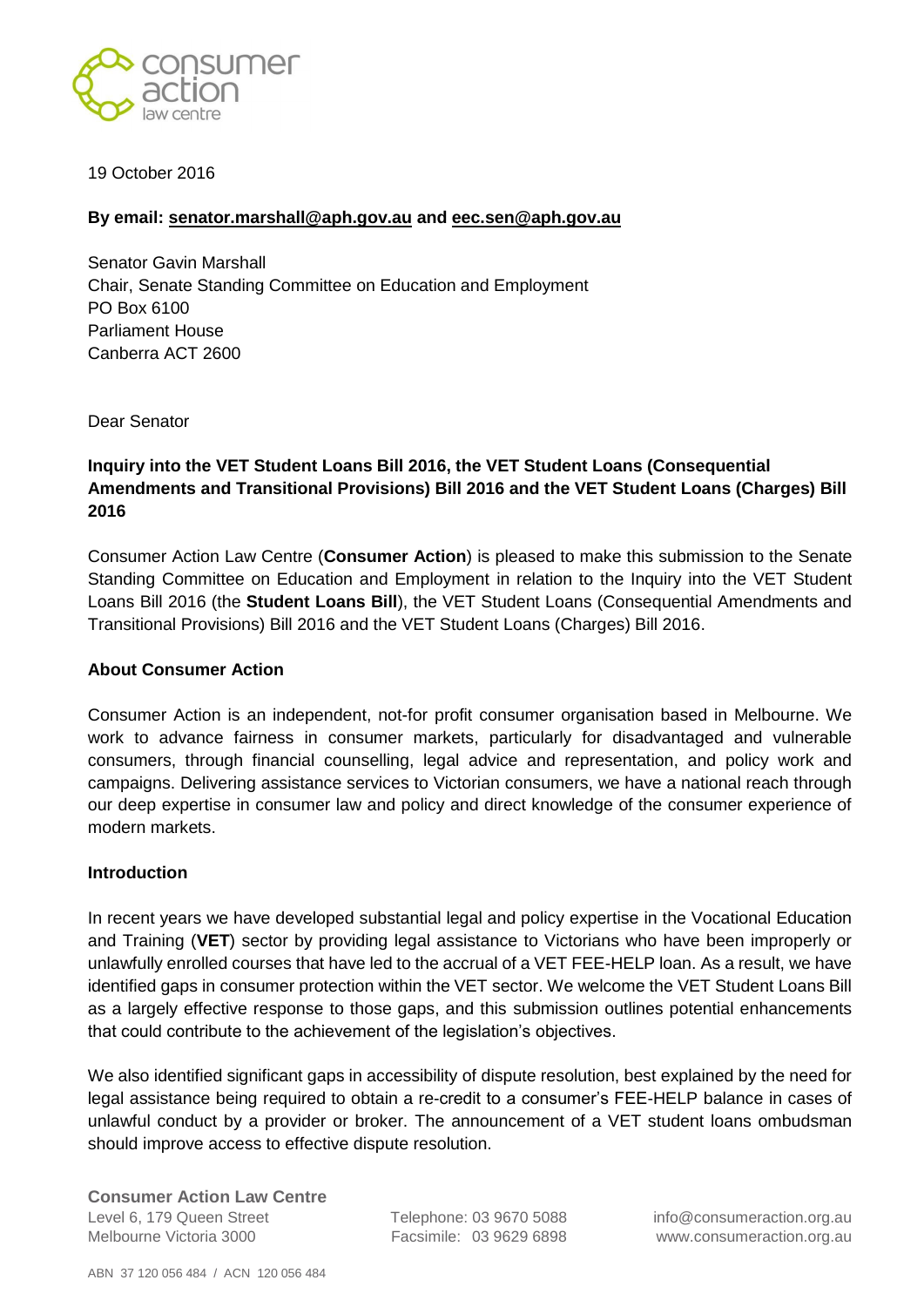Broadly, we are very encouraged by the reforms announced by the Government that identify many of these gaps and present practical solutions. However, these changes will not help those Australians already impacted through the accrual of an unfair FEE-HELP debt. We are most concerned about legacy issues created by poor consumer protection during previous iterations of the VET FEE-HELP scheme.

# **Brokers and Marketing**

It is well documented and generally accepted that vulnerable and low-income consumers and job seekers were specifically targeted by VET providers and third-party sales agents. Unsolicited sales were common, either through door-to-door sales in lower socio-economic areas, or cold calling "leads" generated through job search or competition websites. Much of this activity was unlawful under the Australian Consumer Law (**ACL**) due to practices involving misleading or unconscionable conduct. In response, the Australian Competition and Consumer Commission (**ACCC**) has taken enforcement action against individual providers or brokers<sup>i</sup>.

These so-called education "brokers" and third-party sales agents wreaked havoc between 2012 and 2015 with enrolments surging from 55,000 to 272,000 during this time<sup>ii</sup>. Consumer Action's legal practice saw a similar spike in complaints about the enrolment practices of VET FEE-HELP providers and brokers over the same period. Banning brokers and marketing agents is a welcome step forward.

Section 49 of the Student Loans Bill is a broad provision which should provide regulators with the ability to enforce the ban. However, without an associated ban on incentivised selling practices, Consumer Action remains concerned that VET Student Loans providers could move sales agents "in-house" with no real change to the way prospective students are identified, targeted and recruited. The sector has been very adept at circumventing reforms in the past to maintain their market position. For example, when the Government initially banned marketing inducements in 2015, some industry participants responded by advertising loaned items as an inducement. Further changes to the VET Guidelines were required to address this circumvention.

Commission-based incentives which drive salespeople to sign consumers up for expensive and inappropriate purchases have driven poor consumer outcomes across numerous industries, including energy retail, solar panels and educational software.

Staff on commission-based payment structures are often highly trained and motivated to sell. The very nature of the way they are paid means they are not concerned that the good or service is appropriate or affordable for the consumer, but simply that the sale be closed. Vocational education should be about education, not sales.

**Recommendation:** Amend section 49 of the Student Loans Bill to include a prohibition of commissions, bonuses or incentives that can be paid for the enrolment of students into a courses with a VET Student Loan.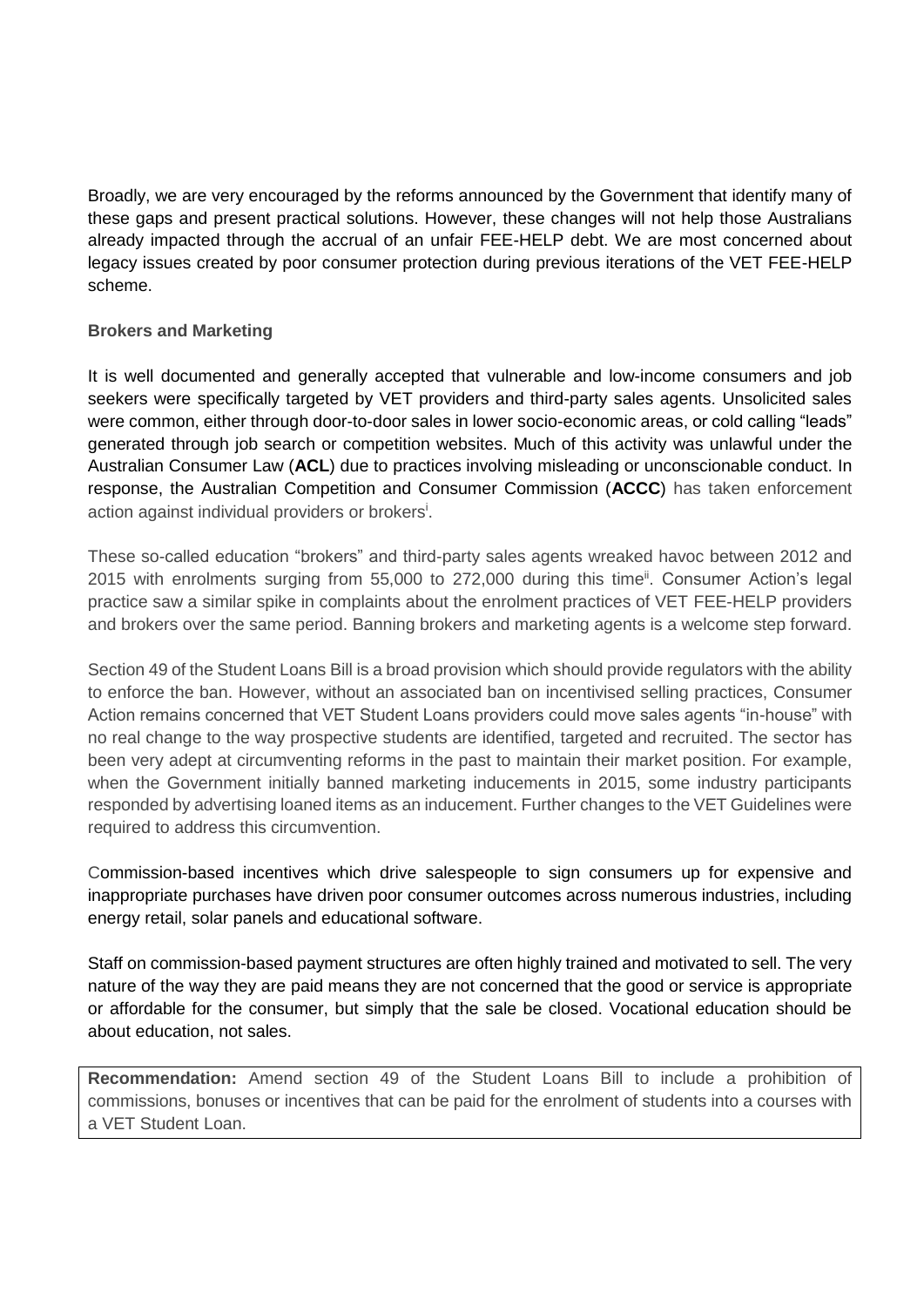Another pleasing reform is section 63 which bans the use of third party contact lists, particularly relevant for students like Benjamin Mutch<sup>iii</sup>. Mr Mutch was a job-seeker who was enrolled into a course by Acquire Learning after the company harvested his details from a jobs web-site. He was subsequently enrolled into a course that was significantly more expensive than an equivalent TAFE course.

It is critical that this prohibition also covers situations where the company or person that receives the personal details is linked to or is the same as the person who contacts, markets or enrols people into courses. In the case of Acquire Learning, this company markets courses through its website for VET providers that it wholly owns, such as Franklin Scholar<sup>iv</sup>. Acquire also markets these courses through the online job search website CareerOne, a company that it partly owns<sup>v</sup>.

Consumer Action has seen multiple cases of consumers who are contacted by traders because the consumer has provided their contact details in an online form. In one matter, the trader's website provided online tools that could only be accessed by the user if they provided their full contact details. The user subsequently received a sales call which in our view constitutes an unsolicited approach. In another case, a client received a phone call from a trader after they had simply clicked on an online ad place by that trader.

As previously mentioned, some in the sector have shown a willingness to circumvent regulations to their own ends. This suggests that regulation should reflect the potential for providers to alter business models where loopholes can be identified.

**Recommendation:** Strengthen the prohibitions in sections 62 and 63 of the VET Student Loans Bill by also banning an approved course provider from marketing or promoting a course to a person whose details they have obtained for another purpose, for example, as part of an application for a job.

Another concern relates to clever marketing ploys to get around requirements about the disclosure. We have seen terms used in marketing such as "Tuition Assistance" or "Funded Training"<sup>vi</sup>, terms which are prominently featured on a marketing site for vocational education and training courses provided by a leading provider. These can leave the prospective student with the perception that the course costs are wholly or partly offset, without properly disclosing the full amount of the debt being accrued.

**Recommendation:** Expand section 60 of the VET Student Loans Bill to also prohibit representations that a VET Student Loan amounts to "government funding" or "tuition assistance" or analogous terms.

Section 64 of the VET Student Loans Bill allows for the creation of further rules relating to marketing of courses. If the above amendments cannot be made to the Bill, then we recommend that the rules that are developed respond to our recommendations.

### **Remediation**

A significant and outstanding matter for the Committee is how to assist Australians carrying debts that were accrued due to the "unacceptable conduct" of a provider or broker. A scheme to remediate debt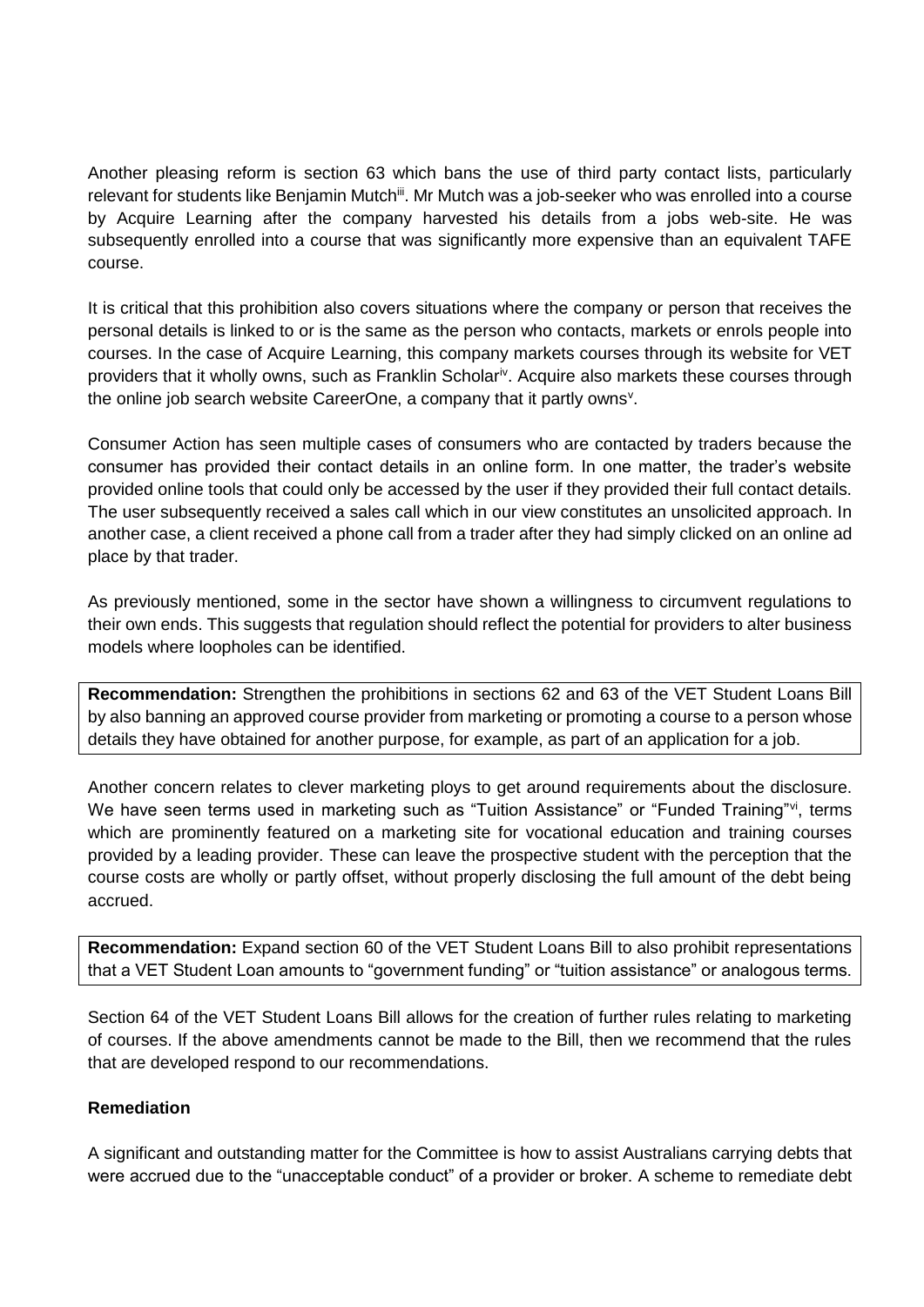would recover much needed funds for the Commonwealth and erase wrongly incurred VET FEE-HELP debts.

In her Second Reading speech for the Bill, the Assistant Minister for Vocational Education and Skills, Hon Karen Andrews MP said;

"Over the coming months the department will be contacting all existing students to advise them of the required arrangements by which they can opt in to be 'grandfathered'."vii

This provides the Department with the perfect opportunity to interrogate whether the incomplete course was enrolled into appropriately and lawfully, or whether "unacceptable conduct" led to the student's enrolment.

**Recommendation:** That the Department contact all students with incomplete courses to determine whether the enrolment was as a result of "unacceptable conduct" [see section 71]. Re-crediting of the student's FEE-HELP balance should then immediately follow.

On the matter of remediation for legacy issues of "unacceptable conduct", another opportunity for justice for VET FEE-HELP victims exists with the Minister for Education and Training, Senator the Hon Simon Birmingham announcing that:

"All private education institutions will be required to apply to be eligible for VET Student Loans"viii

Consumer Action released legal advice from an eminent Queen's Counsel this month<sup>ix</sup> which outlined that the Government could compulsorily recover VET FEE-HELP money paid out to vocational education providers.

Consumer Action sought the advice following the passage of 2015 reforms which included a provision suggesting that the Federal Government may be liable to pay compensation to VET providers in certain circumstances.<sup>x</sup> This provision raised concerns that the recovery of VET FEE-HELP payments would constitute the acquisition of property, requiring compensation on just terms pursuant to subsection 51(xxxi) of the Constitution.

As part of the application process to become a course provider under the VET Student Loans scheme, the Government could require providers that were previously VET FEE-HELP providers to investigate previous enrolments to determine if they were the result of "unacceptable conduct" or otherwise breached the ACL. This investigation should be undertaken by an independent third party appointed by the provider. Where that independent party finds that previous enrolments were inappropriate, the provider should be required to refund the VET FEE-HELP loan to the Commonwealth and students' VET FEE-HELP debt should be cancelled.

**Recommendation:** Amend section 25(2) to include a requirement for an approved course provider to appoint an independent third party to assess all previous VET FEE-HELP enrolments by that provider, and refund/re-credit any loan deemed to be a result of "unacceptable conduct".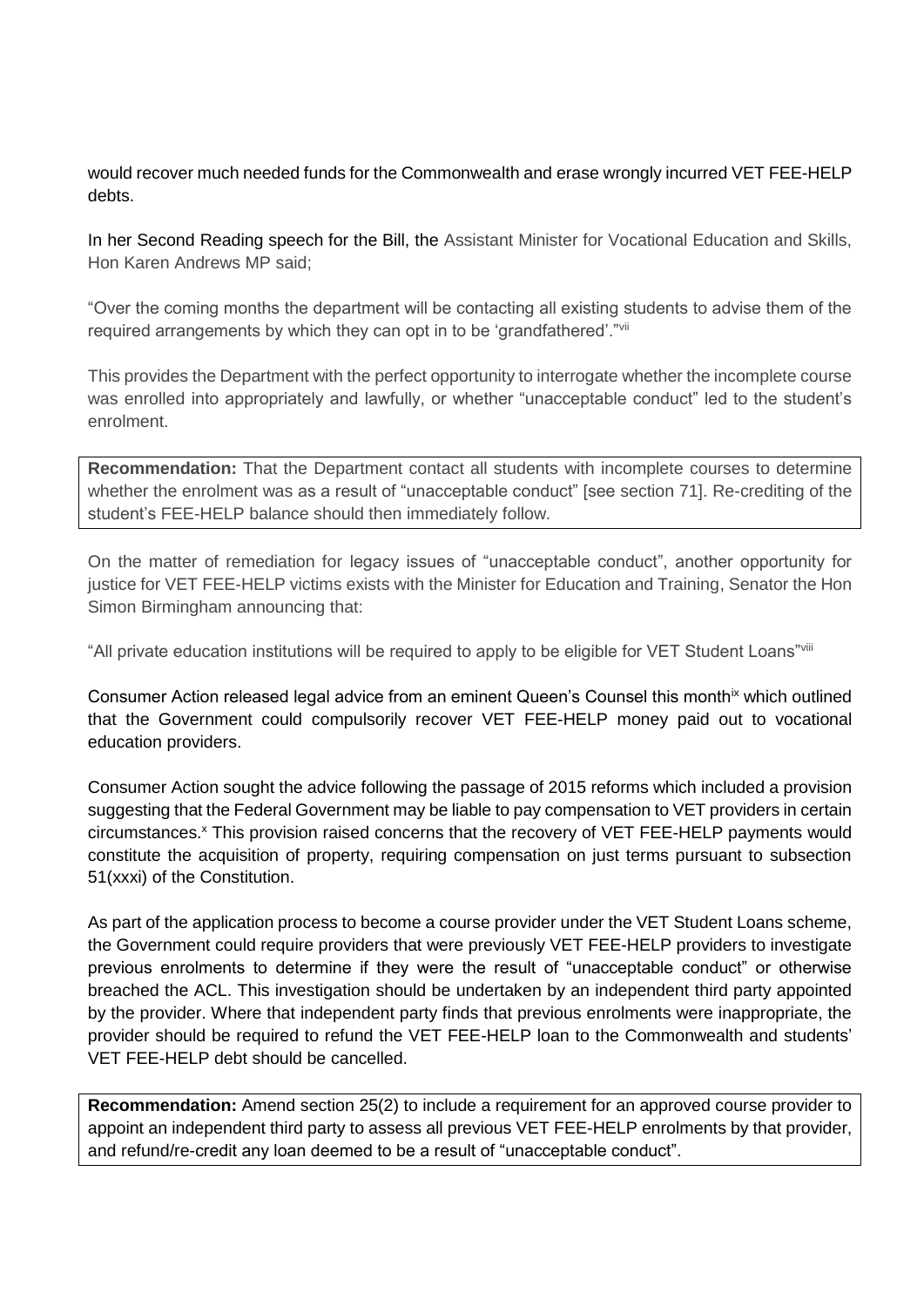Re-crediting a FEE-HELP balance will be largely dependent on the definition of "unacceptable conduct", which in section 71(2) will have its meaning, "given by the rules". It is therefore critical that the definition is rigorous. The definition should include conduct that contravenes ACL.

This is best demonstrated by a series of actions by the ACCC against the enrolment practices of providers and/or brokers. In the case against Careers Australia, which led to a court enforceable undertaking in May 2016<sup>xi</sup>, the ACCC argued that Careers Australia made false or misleading representations and engaged in unconscionable conduct, in breach of the ACL. The undertaking led to the cancellation of 12, 130 student enrolments. It appears that the regulators responsible for the training sector and VET FEE-HELP would not have been able to obtain these outcomes, as they were not responsible for the ACL. Including a link to the ACL will strengthen the ability of all regulators to ensure effective consumer protection.

**Recommendation:** That the meaning of "unacceptable conduct" in section 71(2), which is to be defined by the rules, include conduct that contravenes the ACL.

Section 68 provides for circumstances where the course provider may re-credit the student's FEE-HELP balance. Section 68(1)(b) states that the balance must be re-credited if;

"the application is made within 12 months after the census day for the course, or the part of the course"

Unlike much of the bill, this time limitation does not reflect the profile of those Australians targeted by inappropriate or unlawful enrolment. Many of those targeted do not earn the income threshold that requires the repayment of the FEE-HELP debt that in many cases was the factor driving their exploitation. That many of those victims have not come forward to complain is not surprising as there is currently no immediate financial penalty to them. There is a simply a debt, increasing with interest, but with no current or imminent repayment requirement.

**Recommendation:** Amend section 68 to remove the time limitation [12 months] for the re-crediting of a FEE-HELP balance

Remediation won't solve all problems, particularly as some of the greatest excesses of the scandal were perpetrated by providers or brokers that have now gone into administration<sup>xii</sup>, such as Australian Careers Network (ACN), trading as Phoenix Institute. The ACCC initiated proceedings in the Federal Court in November 2015 over alleged ACL breaches<sup>xiii</sup>. Phoenix, according to the ACCC, enrolled more than 9,000 students in 17,000 courses (most enrolled in double Diplomas) and was paid in excess of \$100 million by the Commonwealth for those enrolments.

Media reports and our own experience<sup>xiv</sup> confirm the appalling behaviour by this provider. As part of its enforcement action, the ACCC is seeking redress for affected consumers by cancellation of VET FEE-HELP debts. However, students of other providers that engaged in similar conduct (including those that have gone into administration) will continue to carry FEE-HELP debts as a result of "unacceptable conduct". The Parliament should consider whether in cases of "unacceptable conduct", and where there is no likelihood of debt recovery from the provider, that these debts be erased unilaterally from the victim's FEE-HELP balance.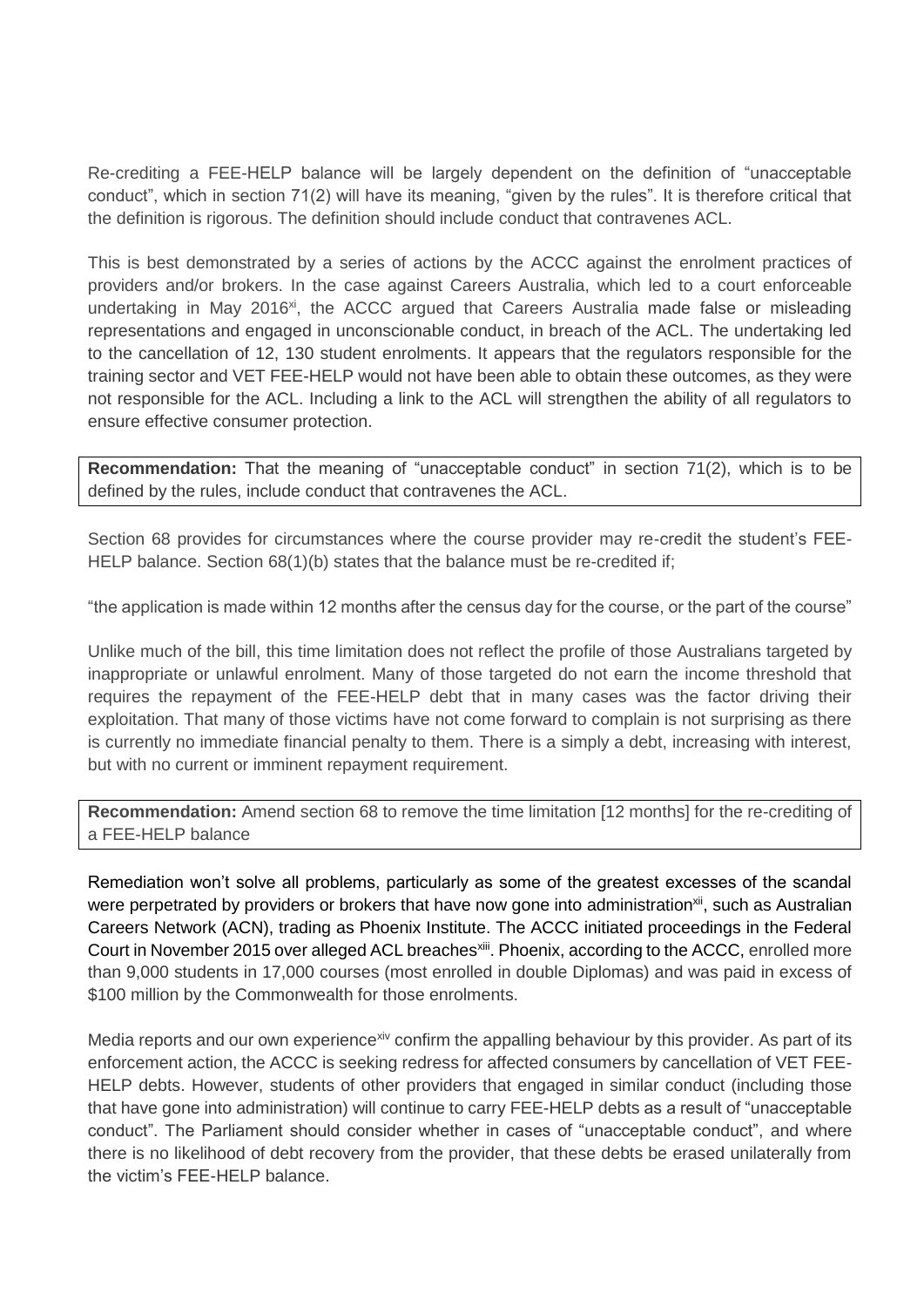#### **Dispute Resolution**

The announcement by Assistant Minister Andrews during the Second Reading to establish an Ombudsman scheme is a significant step to resolve disputes involving the VET sector and students as they arise.

"To further strengthen student protections, the government intends to establish a VET student loans ombudsman, and will provide further information on this in due course."xv

An ombudsman will assist the sector to rebuild its reputation and the trust and confidence of students, parents and employers. The fact that the Government is acting quickly to establish this service is welcomed, as accessible and free dispute resolution is complimentary to a rigorous consumer protection environment. There are more details on how an Ombudsman could be designed in Consumer Action's submission to the "Redesigning VET-FEE Help discussion paper"xvi.

**Recommendation:** That the VET ombudsman be established to comply with the Australian Treasury's "Benchmarks for Industry-based Customer Dispute Resolution".xvii Consideration should be given to how the ombudsman can deal with all VET-related complaints, not just those relating to the VET Student Loans scheme.

Please contact Mick Bellairs on 03 9670 5088 or at michaelb@consumeraction.org.au if you have any questions about this submission.

Yours sincerely, **CONSUMER ACTION LAW CENTRE** 

General Brody

Gerard Brody **Mick Bellairs Gerard Brody** 

<u>.</u>

ysen

Chief Executive Officer Chief Executive Officer Campaigns and Communications Officer

<sup>i</sup> Eg, Australian Competition and Consumer Commission, 16 May 2016, "Careers Australia undertakes to repay

Commonwealth for VET FEE-HELP diploma courses", Available from [ACCC](https://www.accc.gov.au/media-release/careers-australia-undertakes-to-repay-commonwealth-for-vet-fee-help-diploma-courses) [Accessed 18 October 2016]. <sup>ii</sup> Australian Government, Redesigning VET FEE-HELP: discussion paper, 27 April 2016, retrieved from The Department [of Education](https://docs.education.gov.au/system/files/doc/other/redesigning_vet_fee-help_-_discussion_paper_0_0.pdf)

iii Bachelard, M & Cook, H, The Age, "Andrew Demetriou's Acquire Learning takes job seekers and turns them into cash", 14 October 2015, retrieved from [The Age](http://www.theage.com.au/victoria/andrew-demetrious-acquire-learning-takes-job-seekers-and-turns-them-into-cash-20151014-gk92d7.html)

iv Franklin Scholar, 2016, Website Terms of Use, Available from [Franklin Scholar](http://study.franklynscholar.edu.au/) [Accessed 19 October 2016]

<sup>v</sup> CareerOne, Terms & Conditions, 2016, Available from [CareerOne](http://www.careeroneeducation.com.au/terms-of-use) [Accessed 18 October 2016].

vi Funded Training Australia, 2016,

vii Ms Andrews, Second Reading speech: VET Student Loans Bill 2016, 13 October 2016, accessible in [Parlinfo Search](http://parlinfo.aph.gov.au/parlInfo/search/display/display.w3p;db=CHAMBER;id=chamber%2Fhansardr%2Ff2541705-5a09-4607-bf3f-1d6fd9b611ff%2F0030;query=Id%3A%22chamber%2Fhansardr%2Ff2541705-5a09-4607-bf3f-1d6fd9b611ff%2F0029%22)